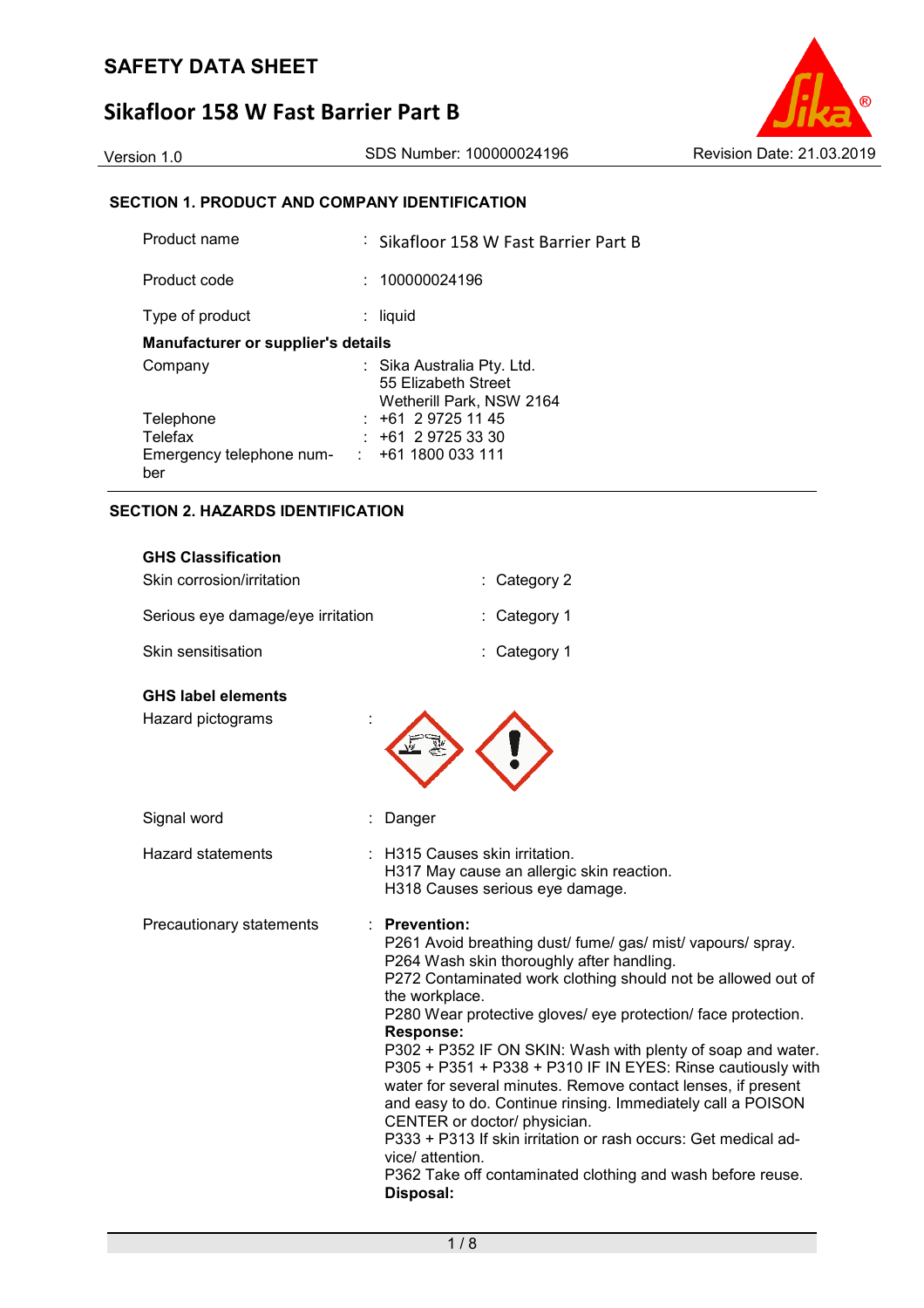# **Sikafloor 158 W Fast Barrier Part B**



P501 Dispose of contents/ container to an approved waste disposal plant.

**Other hazards which do not result in classification**

None known.

## **SECTION 3. COMPOSITION/INFORMATION ON INGREDIENTS**

Substance / Mixture : Mixture

### **Hazardous components**

| Chemical name                                                                                             | CAS-No.      | Concentration (%) |
|-----------------------------------------------------------------------------------------------------------|--------------|-------------------|
| Copolymer, amin functional                                                                                | 1312024-58-0 | $>= 10 - 530$     |
| salicylic acid                                                                                            | 69-72-7      | $>= 1 - 3$        |
| Siloxanes and Silicones, di-Me, 3-hydroxypropyl<br>Me, ethers with polyethylene glycol mono-Me<br>l ether | 68938-54-5   | < 10              |

## **SECTION 4. FIRST AID MEASURES**

| General advice                                                    | : Move out of dangerous area.<br>Consult a physician.<br>Show this safety data sheet to the doctor in attendance.                                                                                                                                                                                                       |
|-------------------------------------------------------------------|-------------------------------------------------------------------------------------------------------------------------------------------------------------------------------------------------------------------------------------------------------------------------------------------------------------------------|
| If inhaled                                                        | Move to fresh air.<br>Consult a physician after significant exposure.                                                                                                                                                                                                                                                   |
| In case of skin contact                                           | : Take off contaminated clothing and shoes immediately.<br>Wash off with soap and plenty of water.<br>If symptoms persist, call a physician.                                                                                                                                                                            |
| In case of eye contact                                            | Small amounts splashed into eyes can cause irreversible tis-<br>sue damage and blindness.<br>In the case of contact with eyes, rinse immediately with plenty<br>of water and seek medical advice.<br>Continue rinsing eyes during transport to hospital.<br>Remove contact lenses.<br>Keep eye wide open while rinsing. |
| If swallowed                                                      | : Clean mouth with water and drink afterwards plenty of water.<br>Do not give milk or alcoholic beverages.<br>Never give anything by mouth to an unconscious person.<br>Obtain medical attention.                                                                                                                       |
| Most important symptoms<br>and effects, both acute and<br>delayed | : irritant effects<br>sensitising effects<br>Allergic reactions<br>Excessive lachrymation<br><b>Dermatitis</b><br>See Section 11 for more detailed information on health effects<br>and symptoms.<br>Causes skin irritation.<br>May cause an allergic skin reaction.<br>Causes serious eye damage.                      |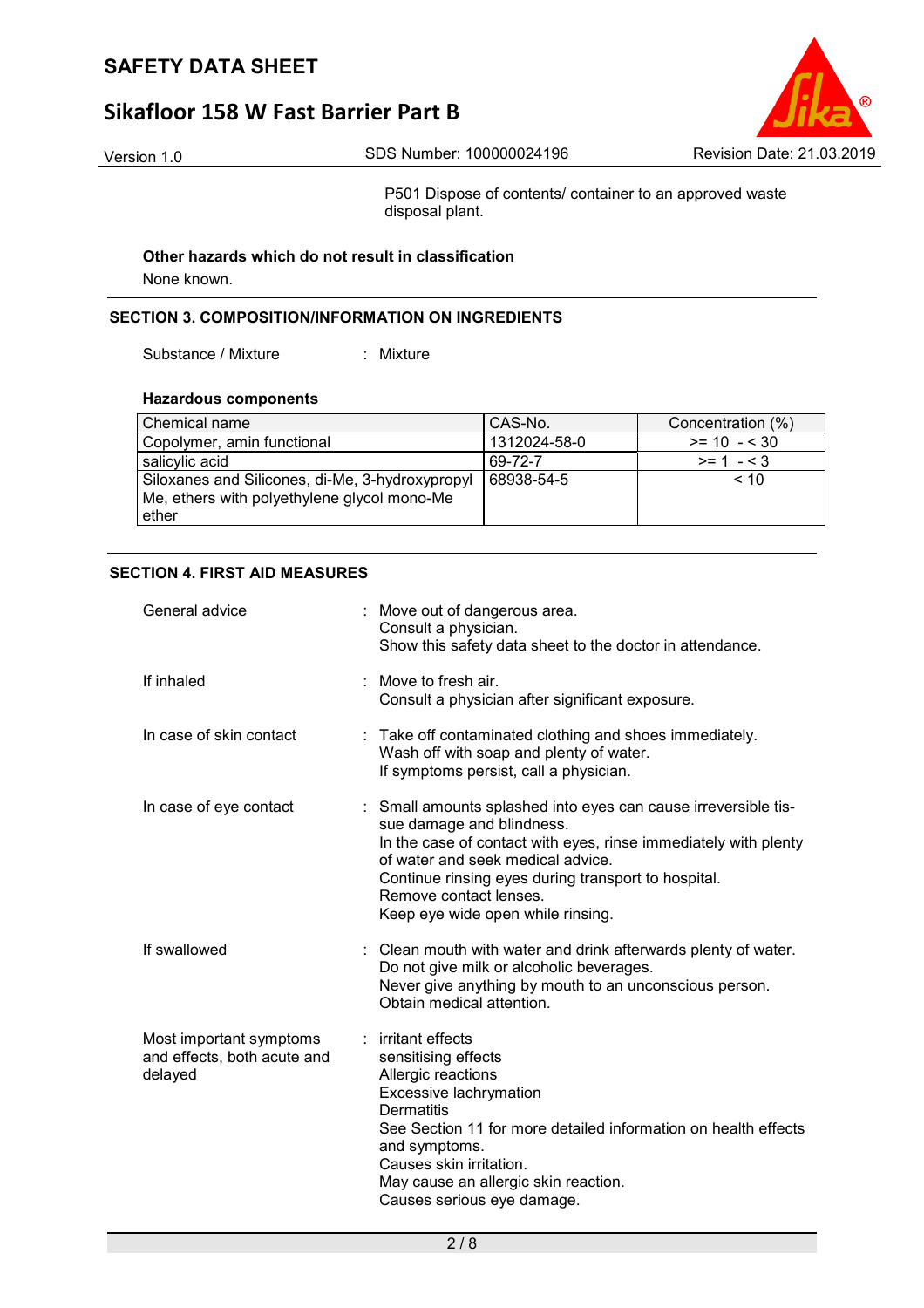# **Sikafloor 158 W Fast Barrier Part B**



Version 1.0 SDS Number: 100000024196 Revision Date: 21.03.2019

Notes to physician : Treat symptomatically.

# **SECTION 5. FIREFIGHTING MEASURES**

| Suitable extinguishing media                     | : Use extinguishing measures that are appropriate to local cir-<br>cumstances and the surrounding environment. |
|--------------------------------------------------|----------------------------------------------------------------------------------------------------------------|
| Hazardous combustion prod-<br>ucts               | : No hazardous combustion products are known                                                                   |
| Specific extinguishing meth-<br>ods              | : Standard procedure for chemical fires.                                                                       |
| Special protective equipment<br>for firefighters | : In the event of fire, wear self-contained breathing apparatus.                                               |

# **SECTION 6. ACCIDENTAL RELEASE MEASURES**

| Personal precautions, protec-<br>tive equipment and emer-<br>gency procedures | Use personal protective equipment.<br>Deny access to unprotected persons.                                                                                        |
|-------------------------------------------------------------------------------|------------------------------------------------------------------------------------------------------------------------------------------------------------------|
| Environmental precautions                                                     | : Do not flush into surface water or sanitary sewer system.                                                                                                      |
| Methods and materials for<br>containment and cleaning up                      | : Soak up with inert absorbent material (e.g. sand, silica gel,<br>acid binder, universal binder, sawdust).<br>Keep in suitable, closed containers for disposal. |

# **SECTION 7. HANDLING AND STORAGE**

| fire and explosion      | Advice on protection against : Normal measures for preventive fire protection.                                                                                                                                                                                                                                                                                                                                                                                                                                                                                                          |
|-------------------------|-----------------------------------------------------------------------------------------------------------------------------------------------------------------------------------------------------------------------------------------------------------------------------------------------------------------------------------------------------------------------------------------------------------------------------------------------------------------------------------------------------------------------------------------------------------------------------------------|
| Advice on safe handling | : Do not breathe vapours or spray mist.<br>Avoid exceeding the given occupational exposure limits (see<br>section 8).<br>Do not get in eyes, on skin, or on clothing.<br>For personal protection see section 8.<br>Persons with a history of skin sensitisation problems or asth-<br>ma, allergies, chronic or recurrent respiratory disease should<br>not be employed in any process in which this mixture is being<br>used.<br>Smoking, eating and drinking should be prohibited in the ap-<br>plication area.<br>Follow standard hygiene measures when handling chemical<br>products |
| Hygiene measures        | : Handle in accordance with good industrial hygiene and safety<br>practice.<br>When using do not eat or drink.<br>When using do not smoke.<br>Wash hands before breaks and at the end of workday.                                                                                                                                                                                                                                                                                                                                                                                       |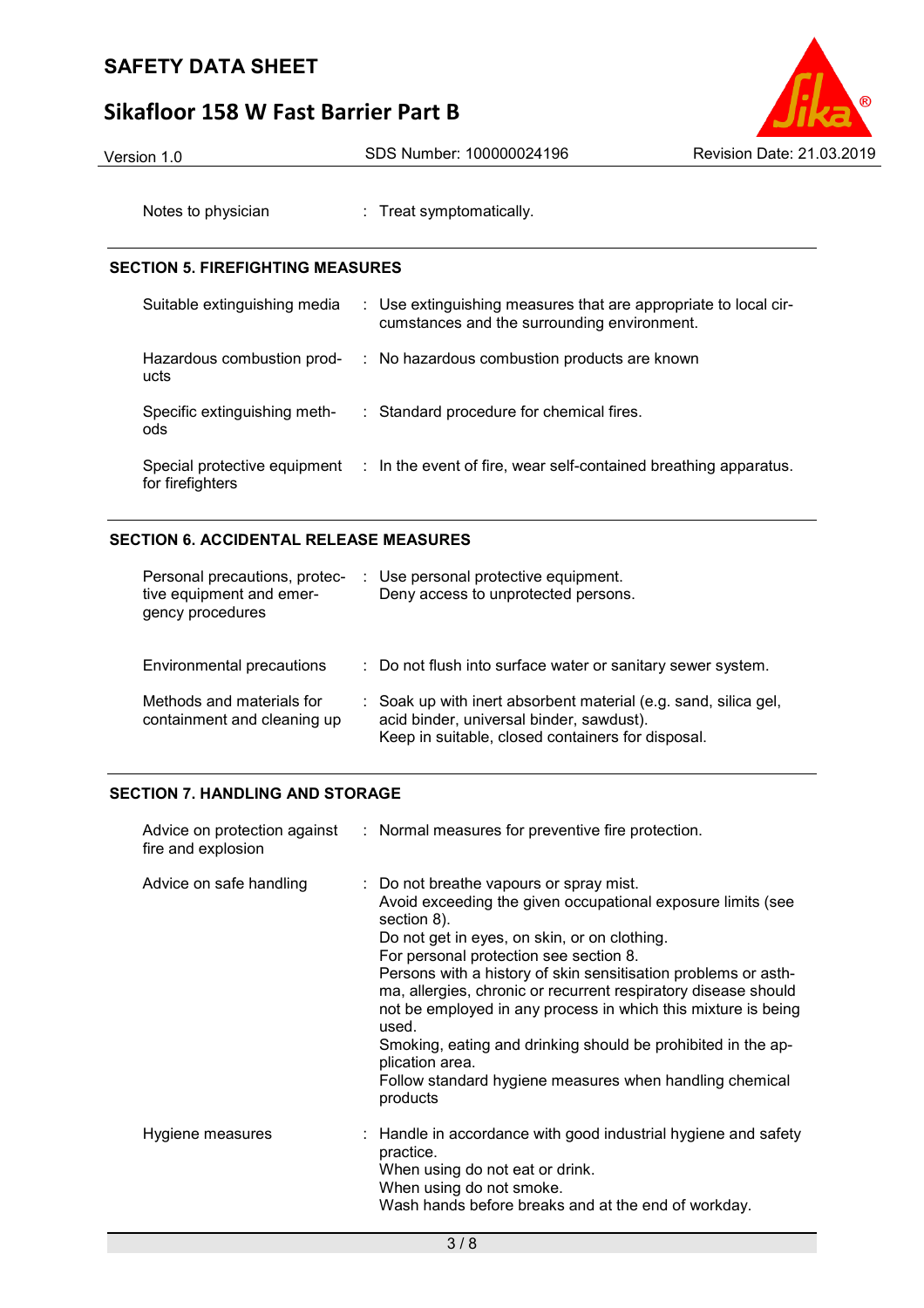# **Sikafloor 158 W Fast Barrier Part B**



## **SECTION 8. EXPOSURE CONTROLS/PERSONAL PROTECTION**

#### **Components with workplace control parameters**

Contains no substances with occupational exposure limit values.

## **Personal protective equipment**

| Respiratory protection   | : Use respiratory protection unless adequate local exhaust<br>ventilation is provided or exposure assessment demonstrates<br>that exposures are within recommended exposure guidelines.<br>The filter class for the respirator must be suitable for the max-<br>imum expected contaminant concentration<br>(gas/vapour/aerosol/particulates) that may arise when han-<br>dling the product. If this concentration is exceeded, self-<br>contained breathing apparatus must be used. |
|--------------------------|-------------------------------------------------------------------------------------------------------------------------------------------------------------------------------------------------------------------------------------------------------------------------------------------------------------------------------------------------------------------------------------------------------------------------------------------------------------------------------------|
| Hand protection          | : Chemical-resistant, impervious gloves complying with an ap-<br>proved standard should be worn at all times when handling<br>chemical products if a risk assessment indicates this is nec-<br>essary.                                                                                                                                                                                                                                                                              |
| Eye protection           | : Safety eyewear complying with an approved standard should<br>be used when a risk assessment indicates this is necessary.                                                                                                                                                                                                                                                                                                                                                          |
| Skin and body protection | : Choose body protection in relation to its type, to the concen-<br>tration and amount of dangerous substances, and to the spe-<br>cific work-place.                                                                                                                                                                                                                                                                                                                                |

## **SECTION 9. PHYSICAL AND CHEMICAL PROPERTIES**

| Appearance                              | : liquid                                    |  |
|-----------------------------------------|---------------------------------------------|--|
| Colour                                  | $:$ translucent                             |  |
| Odour                                   | ∴ No data available                         |  |
| Odour Threshold                         | : No data available                         |  |
| рH                                      | : ca. 10, $(20 °C (68 °F))$                 |  |
| Melting point/range / Freezing<br>point | $\therefore$ No data available              |  |
| Boiling point/boiling range             | : No data available                         |  |
| Flash point                             | : > 100 °C (> 212 °F)<br>Method: closed cup |  |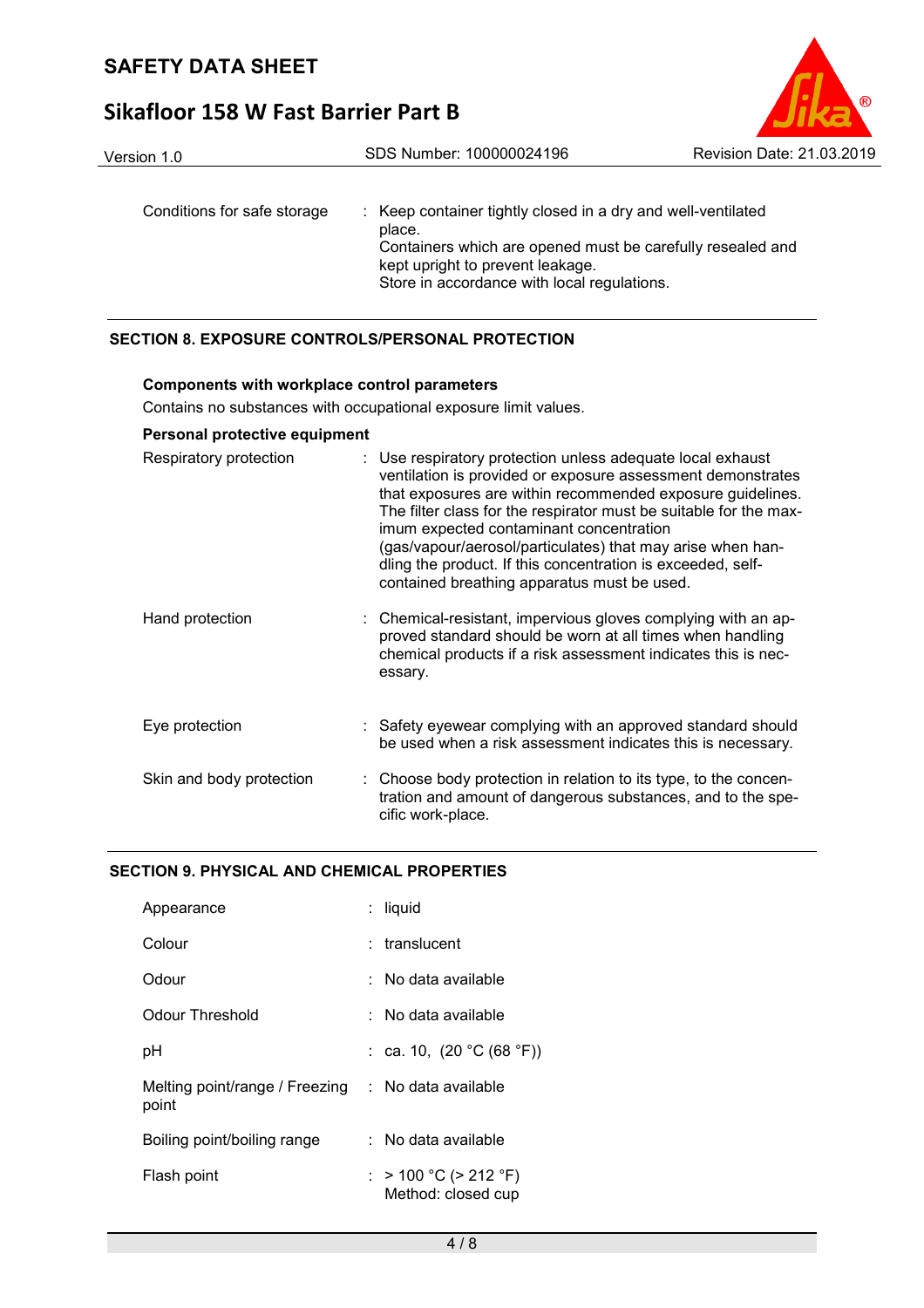# **Sikafloor 158 W Fast Barrier Part B**

| SDS Number: 100000024196                                | Revision Date: 21.03.2019 |
|---------------------------------------------------------|---------------------------|
|                                                         |                           |
| : No data available                                     |                           |
| : No data available                                     |                           |
| : No data available                                     |                           |
| : No data available                                     |                           |
| $: 23$ hPa (17 mmHg)                                    |                           |
| : No data available                                     |                           |
| : ca. 1.06 g/cm3 (20 $^{\circ}$ C (68 $^{\circ}$ F) ()) |                           |
| : soluble                                               |                           |
| : No data available                                     |                           |
| : No data available                                     |                           |
| : No data available                                     |                           |
| : ca. 126 mPa.s $(20 °C)$                               |                           |
| : > 20.5 mm2/s (40 $^{\circ}$ C)                        |                           |
| : No data available                                     |                           |
| : No data available                                     |                           |
| $: 0.07$ g/l                                            |                           |
|                                                         |                           |

®

# **SECTION 10. STABILITY AND REACTIVITY**

| Reactivity                                          |  | : No dangerous reaction known under conditions of normal use. |
|-----------------------------------------------------|--|---------------------------------------------------------------|
| Chemical stability                                  |  | : The product is chemically stable.                           |
| Possibility of hazardous reac-<br>tions             |  | : No hazards to be specially mentioned.                       |
| Conditions to avoid                                 |  | $\therefore$ No data available                                |
| Incompatible materials                              |  | $\therefore$ No data available                                |
| No decomposition if stored and applied as directed. |  |                                                               |

5 / 8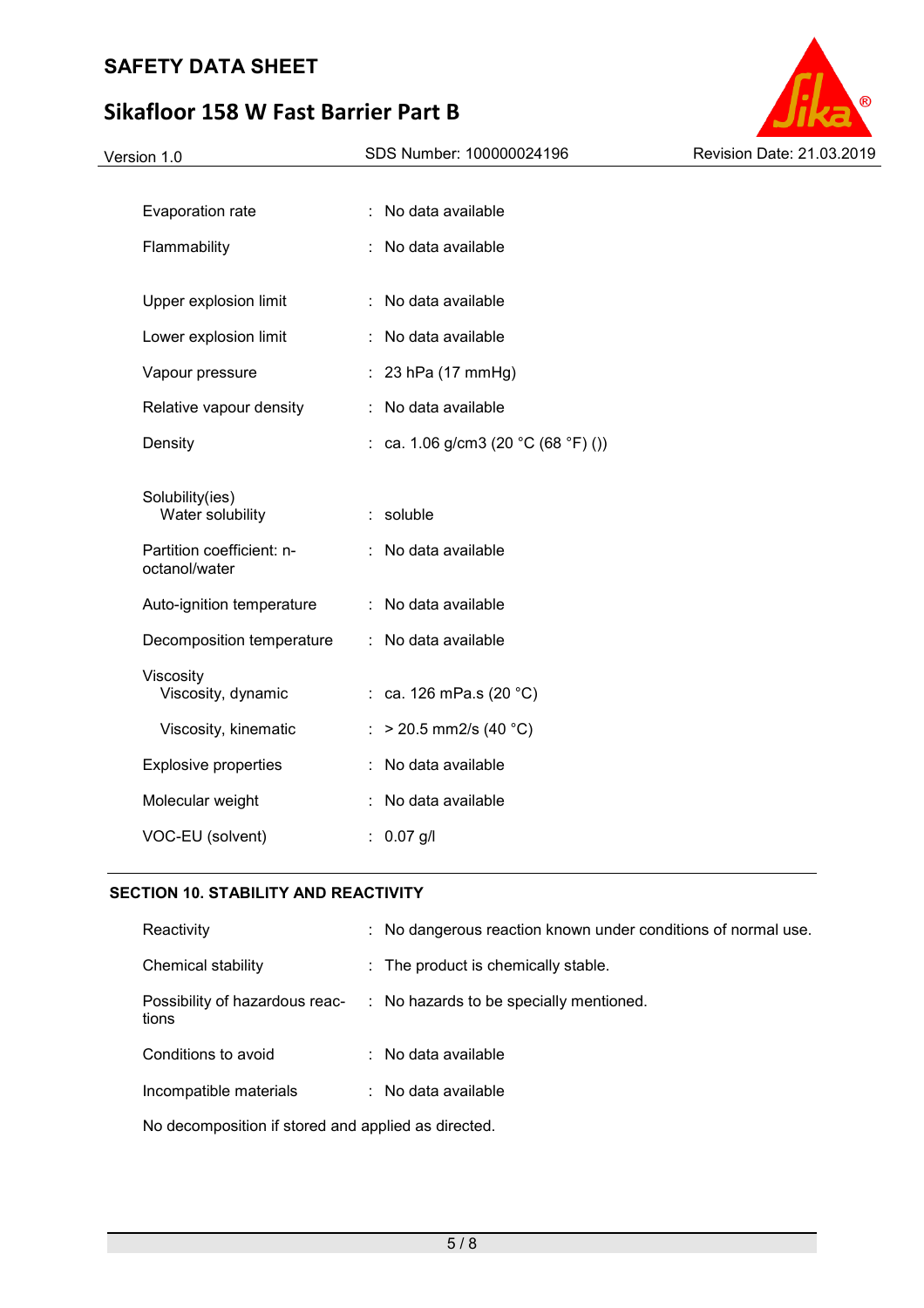# **Sikafloor 158 W Fast Barrier Part B**



## **SECTION 11. TOXICOLOGICAL INFORMATION**

# **Acute toxicity**

Not classified based on available information.

#### **Components: salicylic acid:**

| Acute oral toxicity       | : LD50 Oral (Rat): 891 mg/kg                                                        |
|---------------------------|-------------------------------------------------------------------------------------|
| Acute dermal toxicity     | : LD50 Dermal (Rat): $> 2,000$ mg/kg                                                |
| mono-Me ether:            | Siloxanes and Silicones, di-Me, 3-hydroxypropyl Me, ethers with polyethylene glycol |
| Acute oral toxicity       | : LD50 Oral (Rat): $> 2,000$ mg/kg                                                  |
| Acute inhalation toxicity | : $L C50$ (Rat): 1.08 mg/l                                                          |

Exposure time: 4 h

Test atmosphere: dust/mist

# **Skin corrosion/irritation**

Causes skin irritation.

## **Serious eye damage/eye irritation**

Causes serious eye damage.

## **Respiratory or skin sensitisation**

Skin sensitisation: May cause an allergic skin reaction. Respiratory sensitisation: Not classified based on available information.

## **Chronic toxicity**

#### **Germ cell mutagenicity**

Not classified based on available information.

#### **Carcinogenicity**

Not classified based on available information.

## **Reproductive toxicity**

Not classified based on available information.

## **STOT - single exposure**

Not classified based on available information.

#### **STOT - repeated exposure**

Not classified based on available information.

## **Aspiration toxicity**

Not classified based on available information.

## **SECTION 12. ECOLOGICAL INFORMATION**

**Ecotoxicity**  No data available **Persistence and degradability**  No data available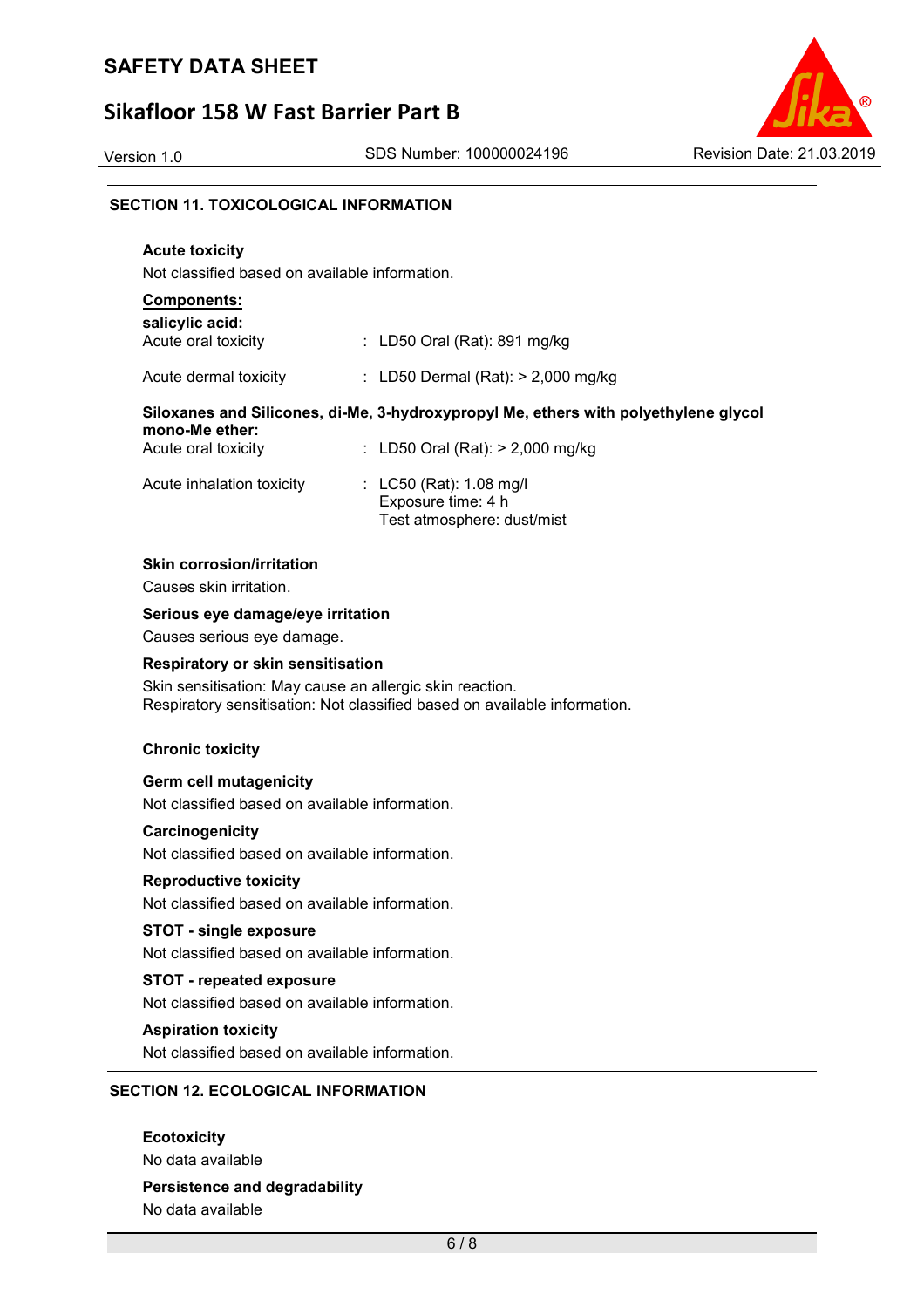# **Sikafloor 158 W Fast Barrier Part B**



# **Bioaccumulative potential**

No data available

# **Mobility in soil**

No data available

### **Other adverse effects**

## **Product:**

Additional ecological information : There is no data available for this product.

## **SECTION 13. DISPOSAL CONSIDERATIONS**

| <b>Disposal methods</b> |                                                                                                                                        |
|-------------------------|----------------------------------------------------------------------------------------------------------------------------------------|
| Waste from residues     | : Do not contaminate ponds, waterways or ditches with chemi-<br>cal or used container.<br>Send to a licensed waste management company. |
| Contaminated packaging  | : Empty remaining contents.<br>Dispose of as unused product.<br>Do not re-use empty containers.                                        |

## **SECTION 14. TRANSPORT INFORMATION**

## **International Regulations**

#### **UNRTDG**

Not regulated as a dangerous good

#### **IATA-DGR**

Not regulated as a dangerous good

## **IMDG-Code**

Not regulated as a dangerous good

# **Transport in bulk according to Annex II of MARPOL 73/78 and the IBC Code**

Not applicable for product as supplied.

## **National Regulations**

**ADG** Not regulated as a dangerous good

# **SECTION 15. REGULATORY INFORMATION**

# **Safety, health and environmental regulations/legislation specific for the substance or mixture**

Standard for the Uniform Scheduling of Medicines and Poisons : No poison schedule number allocated

International Chemical Weapons Convention (CWC) : Not applicable